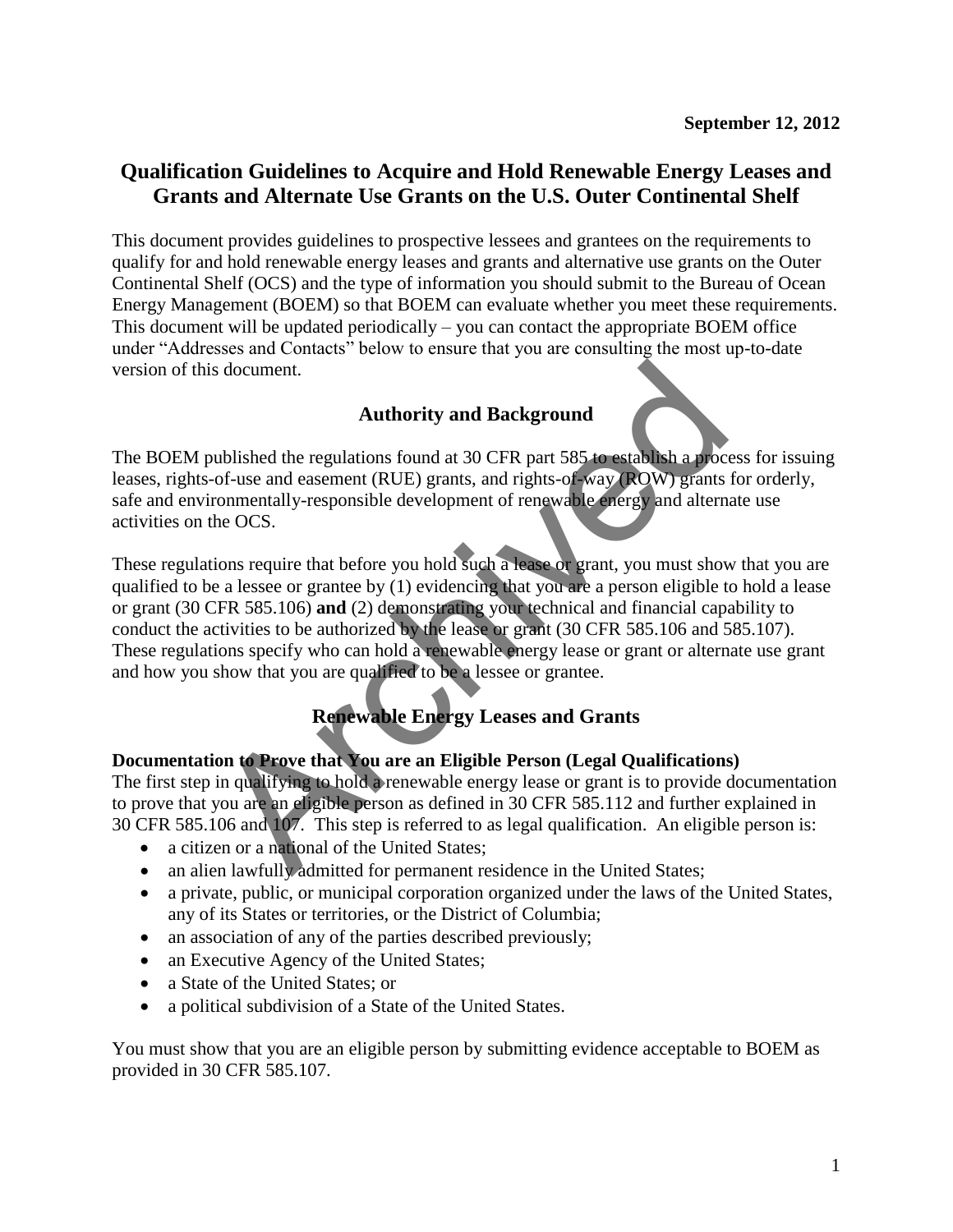You may not qualify as an eligible person if you are excluded or disqualified from participating in transactions covered by the Federal nonprocurement debarment and suspension system (2 CFR part 1400), you have failed to meet or exercise due diligence under any OCS lease or grant, or you remained in violation of the terms and conditions of any lease or grant issued under the OCS Lands Act for a period extending longer than 30 days after BOEM directed you to comply and you took no action to correct the noncompliance within that time period.

When you are qualified as an eligible person, BOEM will assign you a unique company number that must be used in all correspondence when referencing your qualifications to be an OCS renewable energy and alternate use lessee or grantee. As long as you remain an eligible person, you do not need to resubmit legal qualification documentation for subsequent renewable energy leases and grants and alternate use grants that you wish to acquire. As an eligible person, you only need to submit your unique company number in addition to the documentation to establish your technical and financial capability as discussed below.

Further information describing BOEM's legal qualifications process and examples of documentation that you may submit to demonstrate your legal qualifications can be found in Chapter 2 and Appendix B of the BOEM Renewable Energy Framework Guidelines, available at: http://www.boem.gov/Renewable-Energy-Program/Regulatory-Information/REnGuidebook\_03August2009\_3\_-pdf.aspx and atternate use grants that you wish to acquire. As an engineery<br>submit your unique company number in addition to the documentation<br>and and financial capability as discussed below.<br>mation describing BOEM's legal qualific

# **Documentation to Prove Your Technical and Financial Capability to Develop Your Proposed Project**

As a second step, you must demonstrate your technical and financial capability to construct, operate, maintain, and terminate/decommission the type and scope of the project for which you are requesting authorization (30 CFR 585.106 and 107). The BOEM will determine your technical and financial capabilities to hold each lease or grant you wish to acquire. Therefore you must demonstrate these capabilities each time you pursue a lease or a grant.

(a) Technical Capability

You should provide documentation that describes any international or domestic experience with renewable energy or other electric-energy-related projects, or other experience that you deem relevant to your proposed lease or grant activities.

You should describe such experience in detail. BOEM has determined that items described below would be helpful to the bureau in determining your technical capability:

- The identification of the key personnel who would be directly involved with management of the proposed project. This should include names, titles, and a description of their relevant experience. This description may take the form of résumés (please redact personally identifiable information), credentials and/or relevant training.
	- o You may also identify and describe in a similar manner any proposed contractors and consultants with renewable energy or other relevant project experience (e.g., consultants on retainer). Please include documentation of a business relationship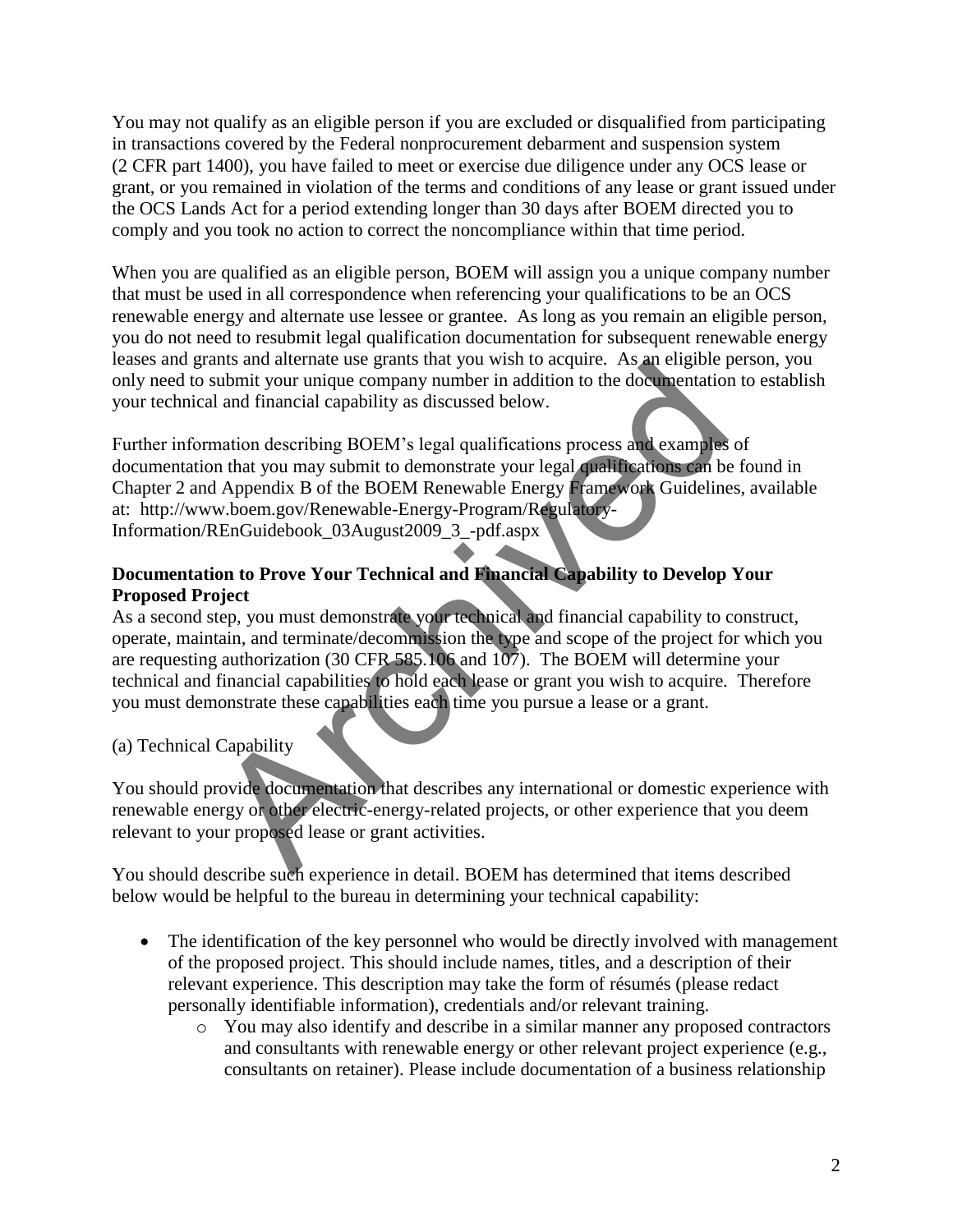with these contractors or consultants, such as non-binding letters of agreement; and

- For your prior or current projects:
	- o A general description, including project name, type, location, size (nameplate capacity in Megawatts, if applicable), years in operation, and operating status;
	- o Your specific role (for example, principal or contractor);
	- o The role, if any, of the key personnel who would be directly involved with management of the proposed project (that is, the role that the key personnel for your proposed OCS project had in your prior or current projects); and
	- o The role, if any, of any contractors and consultants you intend to use for your proposed project (that is, the role that the potential consultants and contractors for your proposed OCS project had in your prior or current projects).
- Any significant, relevant and adverse legal or regulatory actions taken against you in the last 5 years, and the resolution of such actions. If there have been no such actions, please include a statement to that effect. If you are a publicly-traded company, BOEM considers the Securities and Exchange Commission's Electronic Data Gathering, Analysis, and Retrieval (EDGAR) system as an acceptable source for this information. Four proposed OCS project nad in your pror or current projects).<br>
Significant, relevant and adverse legal or regulatory actions taken again<br>
years, and the resolution of such actions. If there have been no such a<br>
le a sta

#### (b) Financial Capability

You should provide documentation establishing that you have access to sufficient capital to carry out all anticipated activities. BOEM has determined that items described below would be helpful to the bureau in determining your financial capability:

- A well-considered financing plan for your proposed activities that contains:
	- o Detailed information on how you intend to finance the acquisition of your lease and initial activities on your lease. This should include:
		- An estimate of the costs associated with obtaining the Federal and state authorizations that you will be required to obtain and performing the site characterization activities that you will need to and/or that you intend to conduct, and
		- A plan describing how you intend to finance these measures; and
	- o A brief description of how you intend to finance all subsequent phases of project development.
- A description of your experience in raising capital for similar projects or projects of similar scale;
- Name, location, and description of your business entity;
- Company profile;
- A description of your corporate structure (parent company(s), subsidiary(s), publiclydisclosed investor(s), and the relationships between these parties, as applicable). BOEM considers a chart or other illustration depicting this information to be an acceptable format for submitting this documentation;
- Bank references;
- Years in operation;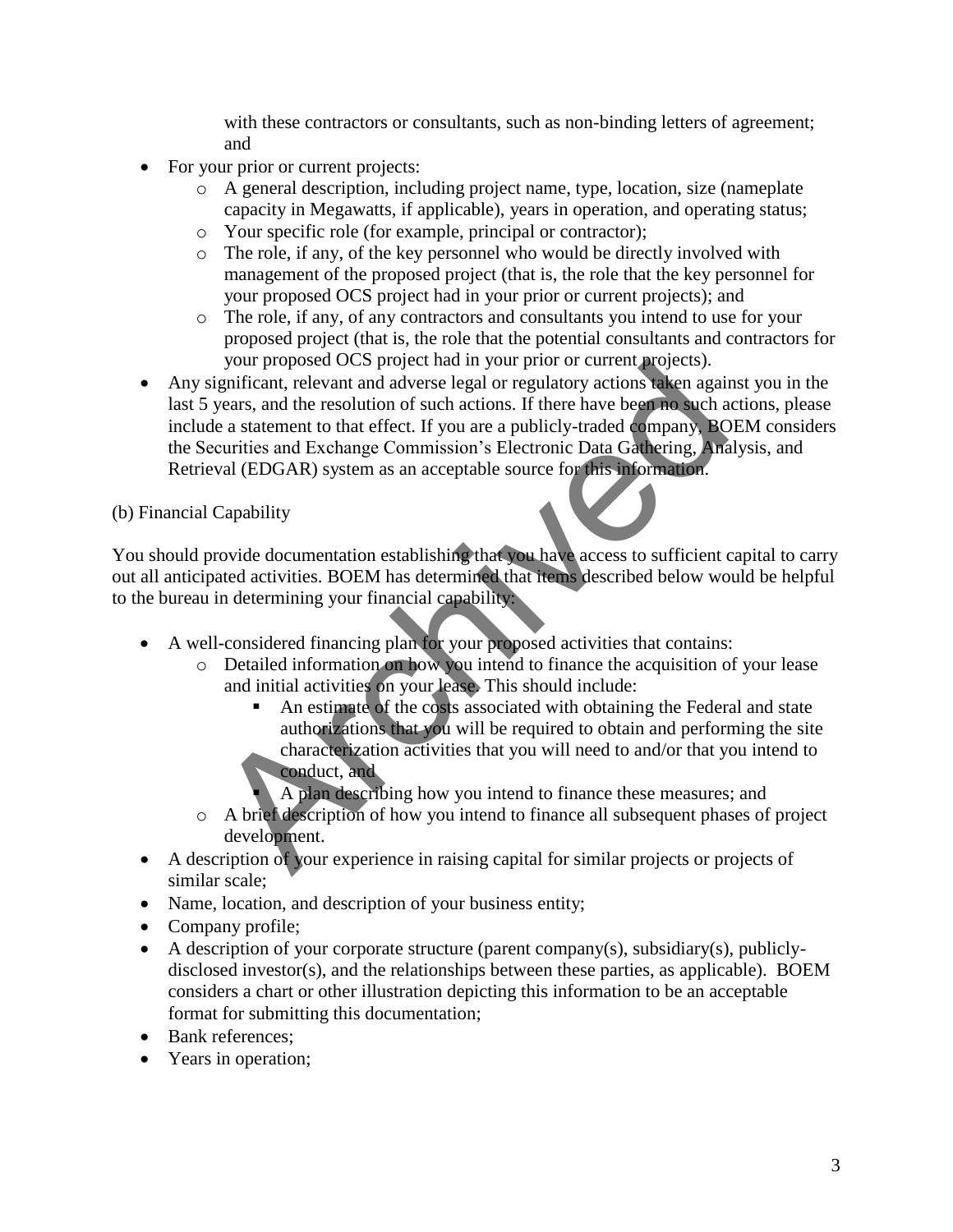- Current audited financial statement from an independent certified public accountant, preferably using accounting standards accepted by the Securities and Exchange Commission, if available. If not available, please include a statement to this effect;
- Information regarding any bankruptcy or other adverse financial proceedings within the last 5 years, if applicable. If not applicable, please include a statement to this effect; and
- Other information that you deem relevant.

Some of these criteria may not apply to particular lessees and grantees, for example, state or Federal entities. These potential lease and grant holders should contact the appropriate BOEM office as specified below under "Addresses and Contacts" for further instruction.

### **Timing for Submittals**

The BOEM strongly encourages persons intending to do business on the OCS to submit their qualification information as far in advance as possible.

You must submit information demonstrating your legal, technical and financial qualifications at the time that you (1) respond to a Request for Interest (RFI) or a Call for Information and Nominations (Call) during the leasing process (30 CFR 585.213(e)), or (2) submit an unsolicited request for a lease (30 CFR 585.230(f)).

You should submit information establishing that you qualify to be a grantee at the time that you request an ROW or RUE grant for renewable energy activities (30 CFR 585.302).

If you wish to bid in an auction for a renewable energy lease or grant and have not previously submitted your qualifications documentation, you must submit your legal, technical and financial qualifications documentation to BOEM no later than 60 days after the publication of the Proposed Sale Notice (PSN), though **BOEM strongly recommends that you submit this documentation no later than 30 days after the publication of the PSN**. If BOEM does not qualify you by the publication date of the Final Sale Notice (FSN), then you may not submit a bid for a lease or a grant in that auction. **Submittals**<br>
information as far in advance as possible.<br>
information as far in advance as possible.<br>
Unit information demonstrating your legal, technical and **Thancial** quals<br>
you (1) respond to a Request for Interest (R

If you have submitted your legal, technical and financial qualifications documentation to BOEM, for example, in response to an RFI or Call, and BOEM determines that you are not legally, technically and/or financially qualified to move forward with those proposed activities, you may submit a revised package in an attempt to establish your qualifications at a later point in the competitive leasing process, such as during the comment period of the PSN for that lease sale. As described above, if BOEM does not determine that you are legally, technically and financially qualified to move forward with your proposed project by the publication date of the FSN, then you may not submit a bid for a lease or a grant in that auction.

### **BOEM Review and Approval**

The BOEM will review your application to determine whether you have provided acceptable documentation evidencing your legal, technical, and financial qualifications to hold a renewable energy lease or grant.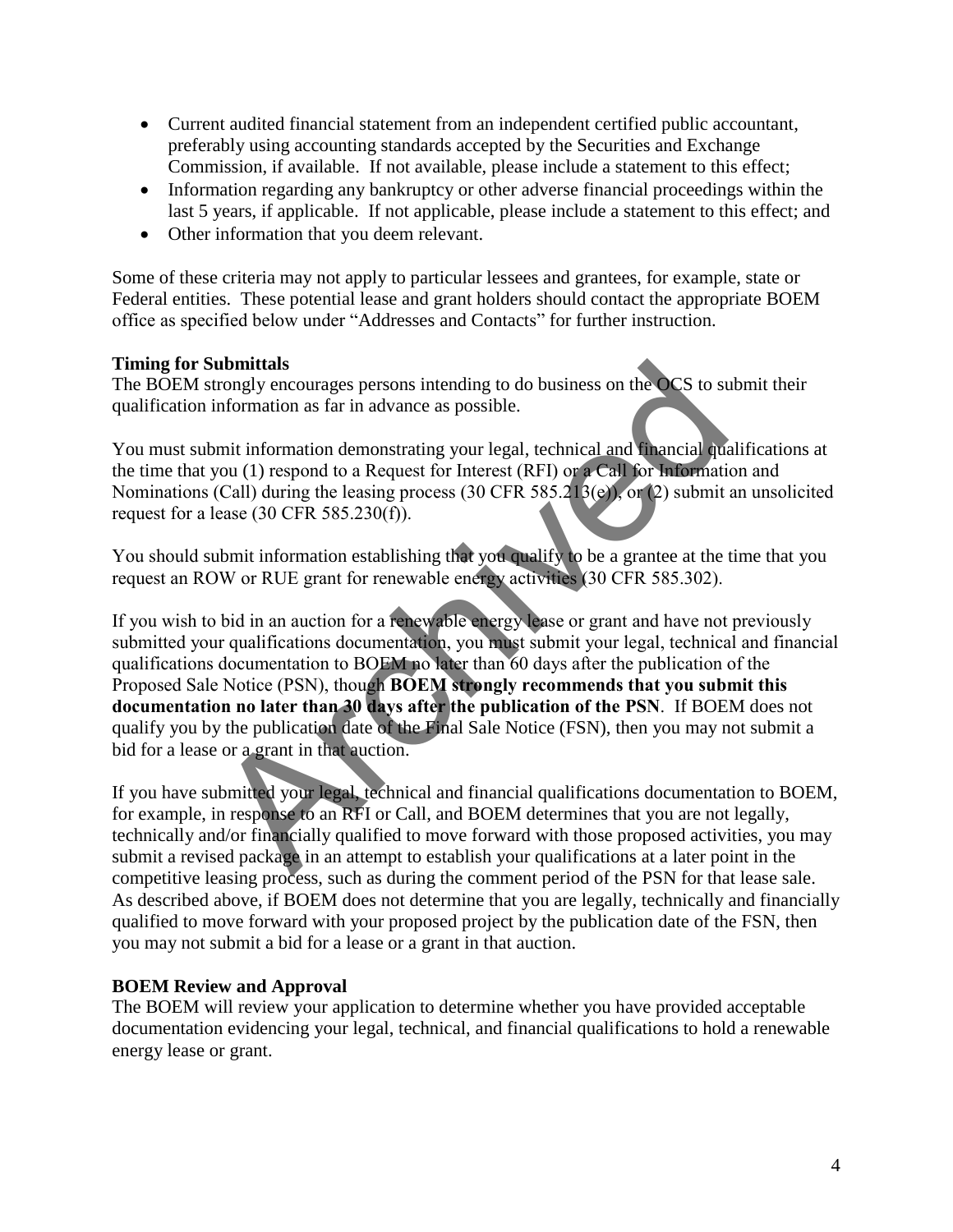Unless otherwise stated, you must submit one paper copy and one electronic copy of your qualification application (30 CFR 585.110(b)). BOEM considers an Adobe .pdf file stored on a compact disc (CD) to be an acceptable format for submitting an electronic copy. Electronic copies sent via e-mail are not considered an acceptable format for submitting an electronic copy.

There is no filing fee for qualification applications.

If BOEM determines that you have not met one or more of the requirements to qualify to be a lessee or grantee of the project for which you are requesting authorization, BOEM will notify you of the problem or deficiency and may request additional documentation. If you submit all of the information requested by BOEM and BOEM determines that you have not met the requirements, BOEM will notify you of its decision. If BOEM does not qualify you to hold the lease or grant you are pursuing, we will not issue you that lease or a grant. You may appeal BOEM's final decision pursuant to 30 CFR 585.118.

# **Qualification Updates**

The BOEM may require you to submit updated and/or additional information at any time when considering your application or bid for a lease or grant.

# **Alternate Use RUEs**

# **Documentation to Prove that You are an Eligible Person (Legal Qualifications)**

You must legally qualify to hold an Alternate Use RUE under the process and criteria outlined above for the renewable energy leases and grants.

# **Documentation to Prove Your Technical and Financial Capability to Develop Your Proposed Project**

You must demonstrate your technical and financial capability to construct, operate, maintain, and terminate/decommission the type and scope of the project for which you are requesting authorization (30 CFR 585.106 and 107). The BOEM will provide specific technical and financial capability documentation information and will determine your technical and financial qualifications on a case-by-case basis. Solved with motiv you are seenson. In Solved and the section.<br>
Tyou are pursuing, we will not issue you hat lease or a grant You may be you are pursuing, we will not issue you hat lease or a grant You may require you to s

# **Timing for Submittals**

You must submit information demonstrating your legal, technical and financial qualifications at the time that you request an Alternate Use RUE (30 CFR 585.1005).

If you wish to participate in a competitive offering and have not previously submitted information demonstrating your legal, technical and financial qualifications, you must submit your legal, technical and financial qualifications to BOEM by a date that BOEM specifies (30 CFR 585.1007).